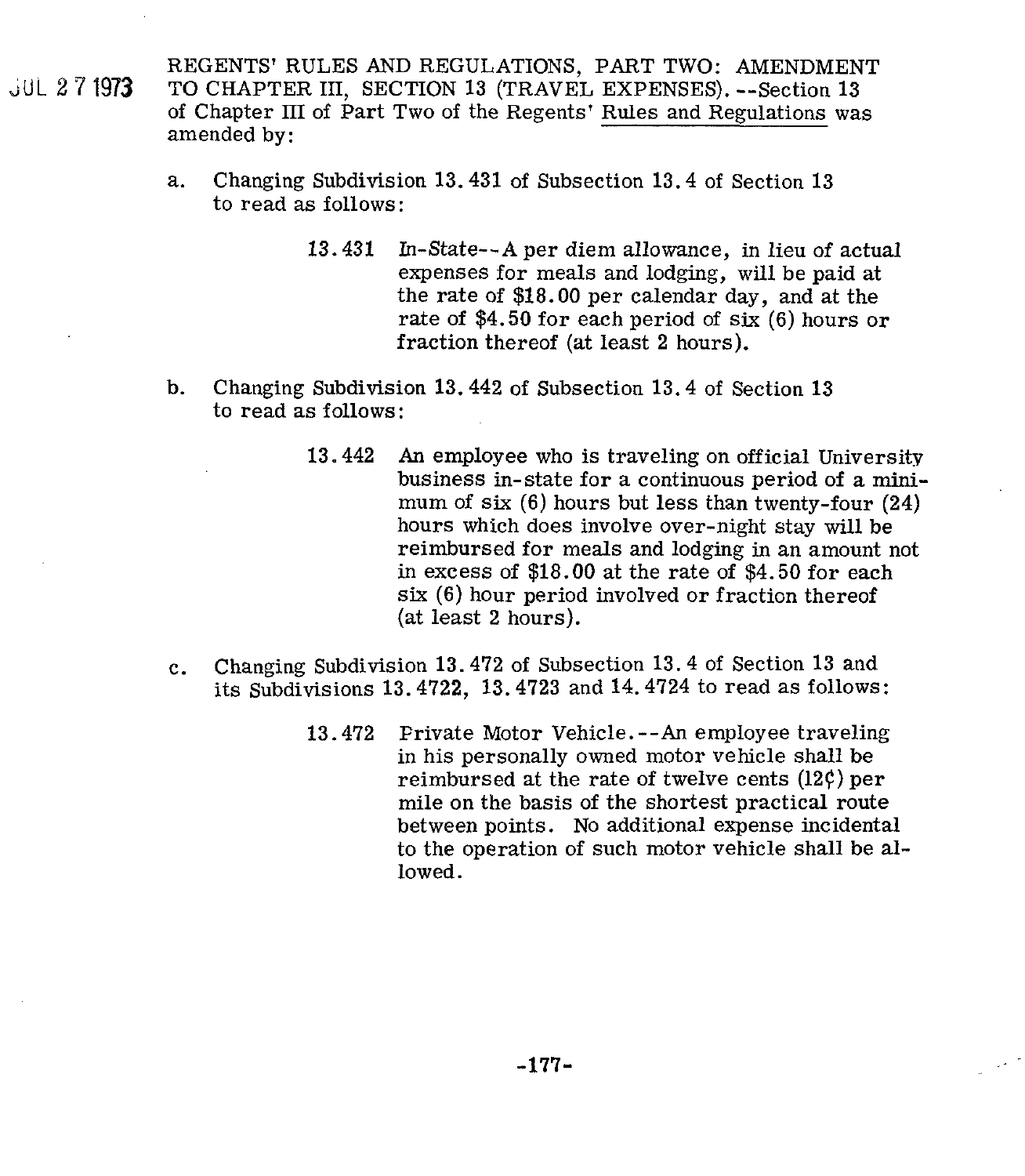- **13.4722** When two or more employees travel in a single private motor vehicle, only one shall receive a transportation allowance, but this provision shall not preclude each traveler from receiving a per diem allowance.
- **13.4723** When two, three, or four officials or employes of System Administration or one of the component institutions of The University of Texas System with the same itinerary on the same dates are required to travel on the same official state business for which travel reimbursement for mileage in a personal motor vehicle is claimed, mileage reimbursement will be claimed and allowed for only one of the employees except as provided hereafter. If more than four employees attend such meeting or conference in more than one motor vehicle, full mileage reimbursement shall be allowed for one motor vehicle for each four employees and for any fraction in excess of a multiple of four employees. If, in any instance, it is not feasible for these officials or employees to travel in the same motor vehicle, then prior official approval from the Chancellor for System Administration, or the head of the component institution for employees of that institution, shall be obtained and shall be considered as authorization and the basis for reimbursement for travel for each person authorized to use his personal motor vehicle in such travel.

**13.4724** Reimbursement for out-of-state transportation for the use of personally owned motor vehicles together with per diem shall never exceed the cost of the lowest available commercial airline fare from the nearest airport and the per diem (or other allowance established in lieu thereof) required had the employee traveled by such conveyance. The determination of the allowances due owners of personally owned motor vehicles in compliance with this paragraph shall be as follows: (1) Per diem shall be determined by use of an airline schedule which would have sufficed for the performance of the official business. **(2)** Expenses of transportation to airfields from points where airports are not available shall be allowed in addition to the cost of the lowest available commercial airline fare. **(3)** When additional passengers are conveyed on out-of-state trips in personally owned motor vehicles they shall receive as their expenses per diem based on motor vehicle travel time. (4) Persons traveling to points not served by airlines shall receive mileage and per diem based on actual miles traveled and other expenses as authorized elsewhere in these regulations.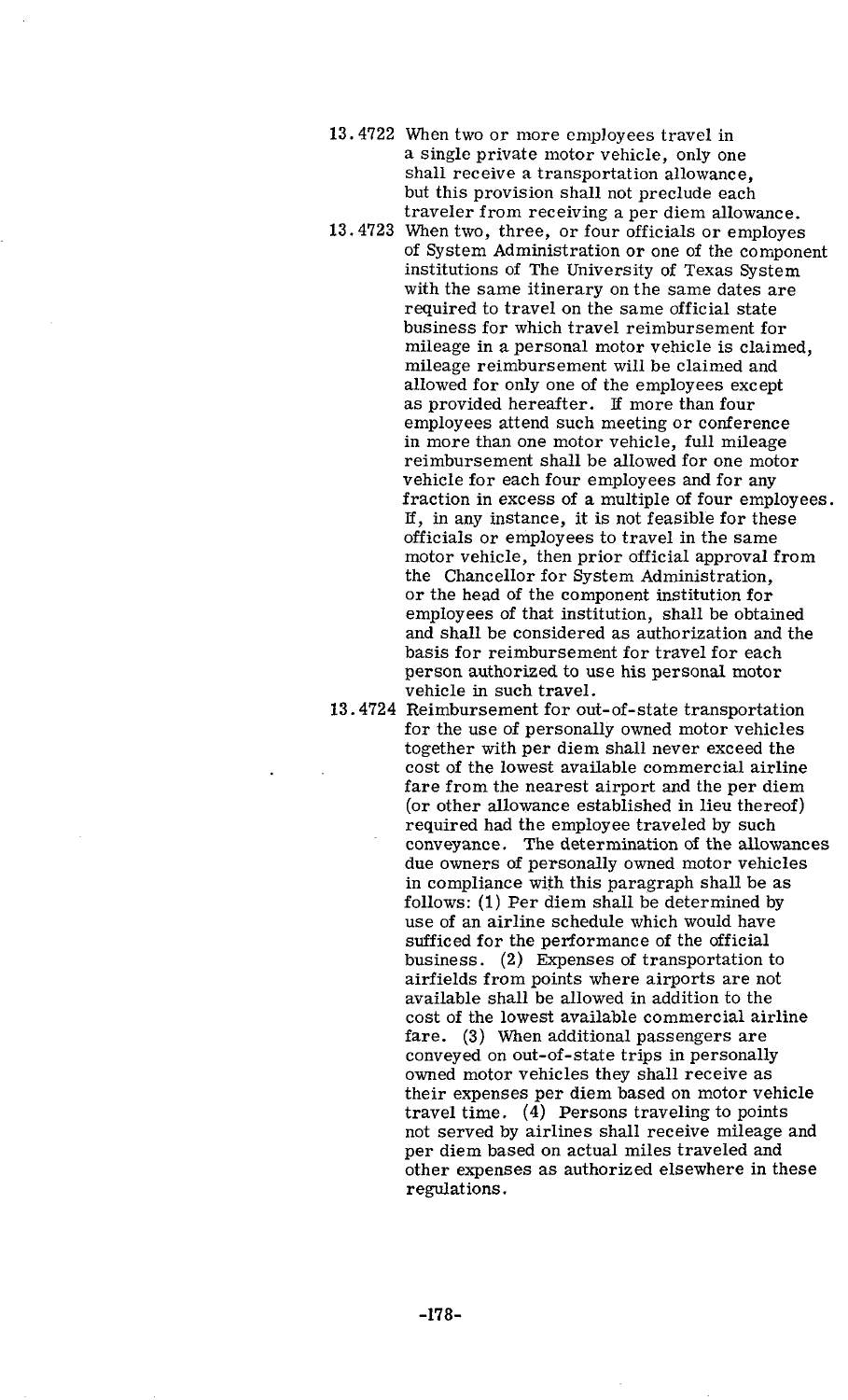- d. Changing Subdivision 13.473 of Subsection 13.4 of Section 13 to read as follows:
	- 13.473 Private Airplane. --The current Appropriation Bill provides that the rate of reimbursement to executive heads for travel in their personally owned airplanes within and outside the boundaries of Texas and between points of necessary official business shall be sixteen cents (16¢) per highway mile. The rate for reimbursement for other state employees for such travel in their personally owned airplanes shall be twelve cents (129) per highway mile.
- e. Changing Subsection 13.49 of Subsection 13.4 of Section 13 to read as follows :
	- 13.49 Exceptions to Per Diem Allowance. --Executive heads of component institutions shall be reimbursed for their actual meals, lodging, and incidental expenses (exclusive of expenses related to motor vehicles for which transportation is paid) when traveling on official business either in or out of the state.
- f. Changing Subdivision 13.4(10)2 of Subsection 13.4 of Section 13 to read as follows:
	- 13.4(10) 2 Gifts, Grants, and Designated Funds. --Reimbursement of travel expenses paid from Gifts, Grants, and Designated Funds will be as follows:
		- (a) For grants from or derived from Federal or State agencies, travel allowances shall be paid as specified in the foregoing general travel regulations, Subsections 13.43 through 13.49.
		- (b) For other gifts, grants, trust or designated funds, travel allowances may be for actual expenses for meals, lodging and airport parking, not to exceed \$35 .OO per day. The transportation allowance will be as specified in Subsection 13.47 of the foregoing general travel regulations.

The provisions of both (a) and (b) above are subject to the terms, provisions and conditions of the particular gifts, grants, or funds involved. Further exceptions to these provisions may be in accordance with specific authorization by the **Board** of Regents with certain designated funds. Likewise, when anticipated living costs are unusually low for those engaged in travel, the person authorizing the travel may reduce the allowance for all or any part of the travel, provided that the employee shall be notified of such reduced allowance before being allowed to incur any expense. When not otherwise prohibited by the terms of the gift or grant, employees may also be reimbursed for required registration fees or similar expenses incurred in attending meetings of organizations or associations. Receipts for lodging, registration fees, or similar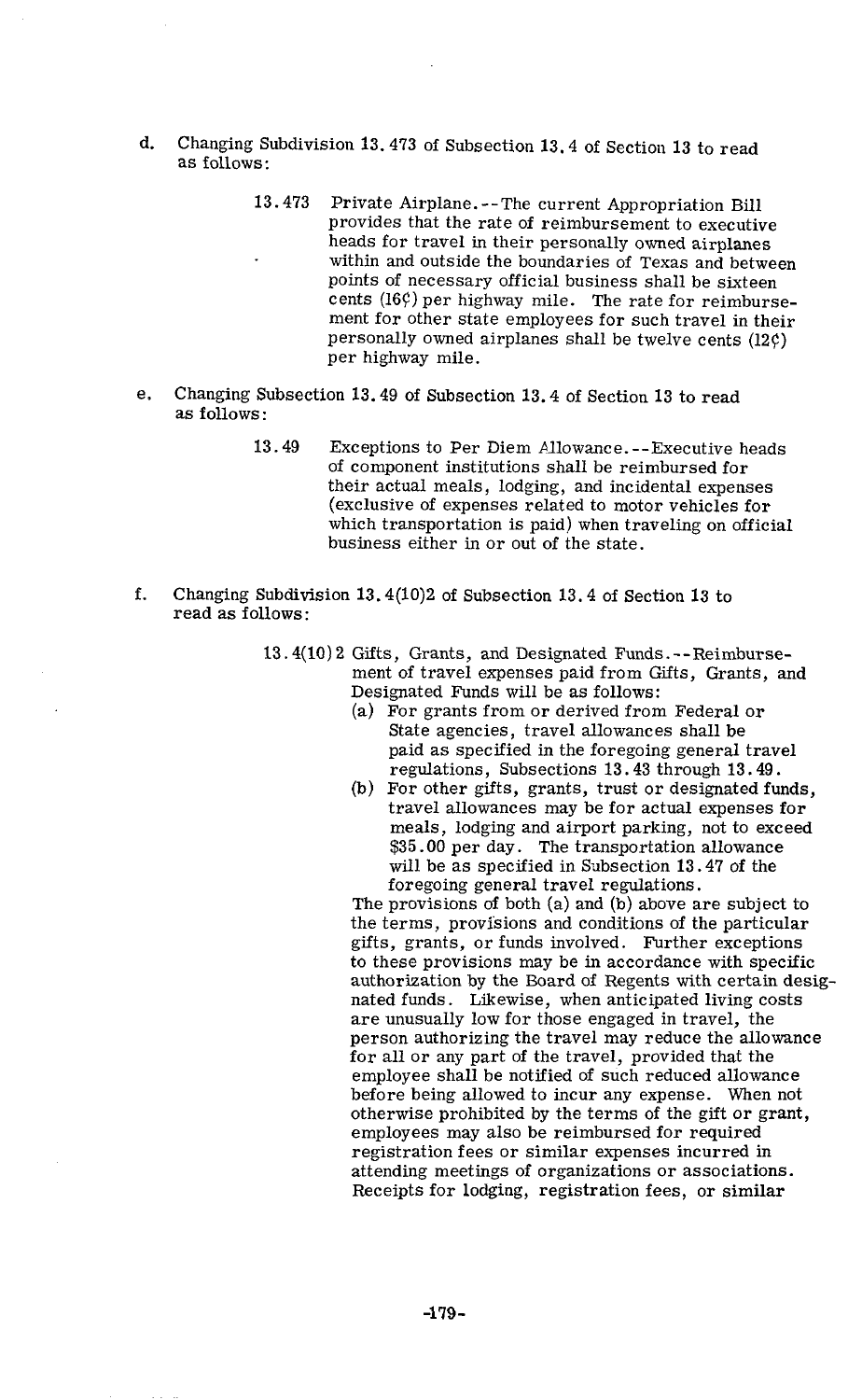expenses shall be obtained and attached to the expense voucher. Project Directors, Principal Investigators, Departmental Chairmen, or other authorized personnel under a gift or grant who travel in their personally owned airplanes on necessary official business may be reimbursed at the rate of twelve cents **(12C)** per highway mile for in-state travel. The same rate shall apply to out-of-state travel, subject to the limitation that the mileage reimbursement shall not exceed the amount equal to the number of persons flying by private plane times the lowest available airline fare.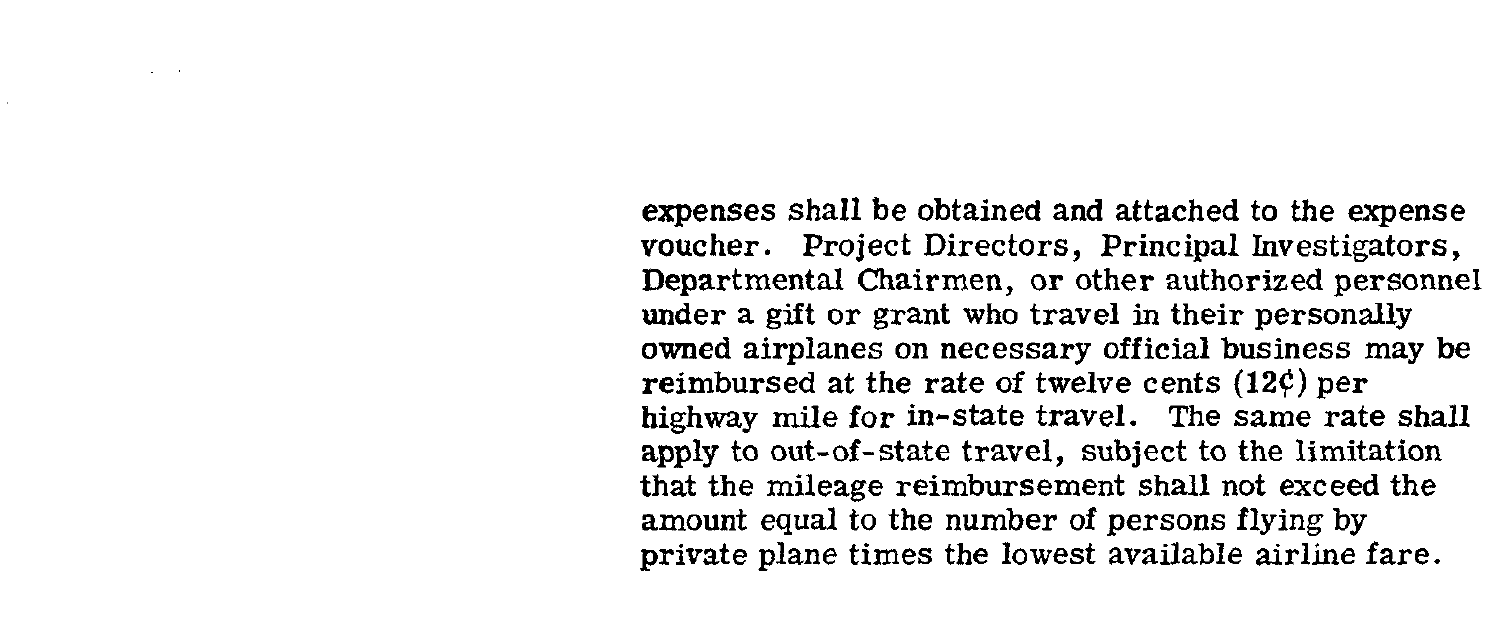- JUN 1 1973 REGENTS' RULES AND REGULATIONS, PART TWO: AMENDMENTS<br>TO CHAPTER XI. --Chapter XI of Part Two of the Regents' Rules and Regulations was amended as follows to be effective immediately: REGENTS' RULES AND REGULATIONS, PART TWO: AMENDMENTS<br>TO CHAPTER XI. --Chapter XI of Part Two of the Regents' Rules and<br>Regulations was amended as follows to be effective immediately:<br>(1) The heading of Chapter XI of Part T
	- and Regulations was amended to read as follows:

CONTRACTS AND GRANTS FOR RESEARCH, TRAINING, AND EDUCATIONAL SERVICES, INCLUDING INSTITUTIONAL SUPPORT GRANTS

- (2) Sections 1, 2, 3 and **4** of Chapter XI of Part Two of the Regents' Rules and kegulations were deleted and the following substituted in lieu thereof:
- Sec. 1. Contracts, grants, and agreements from or with outside agencies for research, training, and educational services, including institutional support grants, shall be approved by the chief administrative officer and ratified by the Board of Regents via the institutional dockets.
	- 1.1 The Office of the Chancellor will issue special instructions for those contracts and grants requiring special approvals other than the above.
	- 1.2 Funds shall not be encumbered or expended under any contract or grant prior to the approval of the contract or grant as indicated above.
	- 1.3 Institutional support grants include NSF Institutional Grants for Science, NIH General Research Support Grants, Health Professions Education Improvement and/or Capitation Grant Programs, and other such grants awarded on a formula basis rather than a budgeted project basis.
- Sec. 2. Proposals for such contracts, grants, and agreements, whether with government agencies, industry, foundations, or other private granting agencies, shall be initiated by the faculty member (or other appropriate official who will direct the work) and shall be approved by designated administrative officials, including the chief administrative officer. Proposals to private foundations for support should be forwarded via the Office of the Chancellor for further approval. The chief business officer at each component institution is responsible for the business aspects of the proposals.
- Sec. 3. Copies of contracts, grants, and agreements specified in Section 1 of this chapter shall be filed with the Office of the Secretary to the Board of Regents, together with a copy of the proposal or application, if any, that resulted in the contract, grant, or agreement.
- Sec. 4. Detailed budgets are generally included in the proposals that result in a contract or grant for a specific research, training, or educational project, and expenditures should conform to such budgets, unless amended by authorized procedures. For those institutional or "formula" type grants identified in Subsection 1.3 of Section 1 of this chapter, a proposed budget must be submitted to the Office of the Chancellor for review, approval, and submission to the Board of Regents.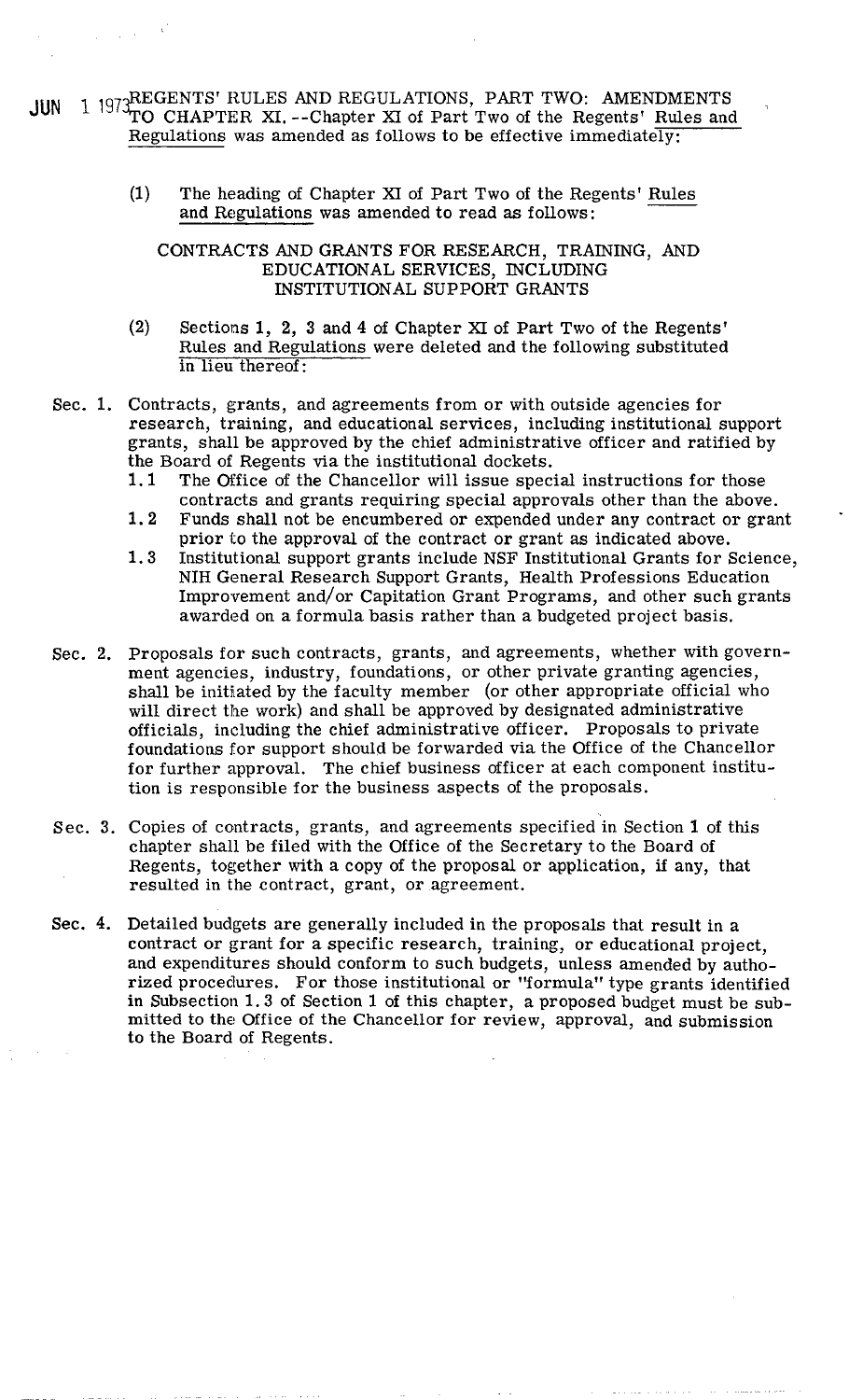AFR 24 1973REGENTS' RULES AND REGULATIONS, PART TWO: AMENDMENTS TO CHAPTER IX (RELATING TO OFFICE OF INVESTMENTS, TRUSTS AND LANDS). --Chapter **M,** Part Two of the Regents' Rules and Regulations was unanimously amended to be effective immediately by deleting Section **1** and its Subsections 1.1, 1.2, 1.3 and 1.4, Subdivisions 2.233 and its subdivisions, 2.51 and 2.52, and Subsection 2.6 and its subdivisions of Section 2, Subsections 5. 1 and 5.2 of Section 5, Section 6 and its subsections, and Section 7 and its subsections and substituting in lieu thereof the following:

- Sec. 1 Authorizations re Sales, Assignments, Conveyances, Receipt of Property and Proxies.
	- 1.1 Authority to Sell, Assign, and Transfer Securities Held by the Permanent University Fund. --The Deputy Chancellor for Administration, the Associate Deputy Chancellor for Investments, Trusts and Lands (or

 $-61 -$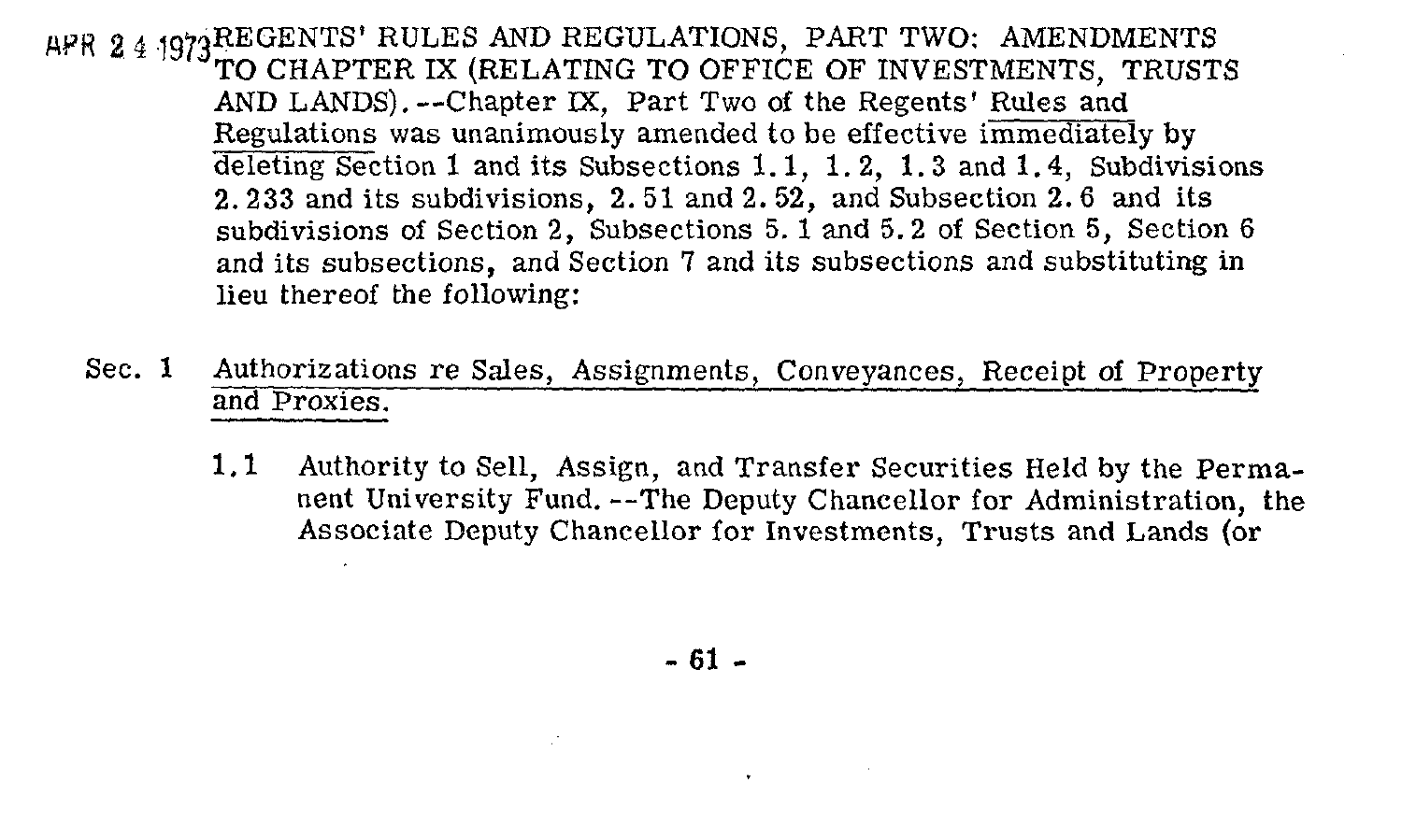any. Trust Officer), and the Treasurer of the State of Texas (or the Acting Treasurer of the State of Texas) are jointly authorized to sell, assign, and transfer any and all of the bonds, stocks, notes, and other evidences of indebtedness and ownership of any description, whatever, owned by the Permanent University Fund of The University of Texas System (formerly The University of Texas) and registered in the name of "The University of Texas, " "The University of Texas System, **I'** "The University of Texas for Permanent University Fund, a State Endowment Fund, Austin, Texas, " "The University of Texas System for Permanent University Fund, a State Endowment Fund, Austin, Texas, " "Permanent University Fund of The University of Texas, " "Permanent University Fund of The University of Texas System, " or in any other form of registration of such securities held for the account of the Permanent University Fund of The University of Texas System.

- **1.2** Authority to Sell, Assign, and Transfer Securities Held by the Board of Regents of The University of Texas System. --The Deputy Chancellor for Administration, the Associate Deputy Chancellor for Investments, Trusts and Lands, and/or any Trust Officer are each authorized to sell, assign, and transfer any and all bonds, stocks, notes, and other evidences of indebtedness and ownership of any description, whatever, registered in the name of the Board of Regents of The University of Texas System (formerly the Board of Regents of The University of Texas) in whatever manner, including all fiduciary capacities, and including those registered in the names of trusts or foundations managed and controlled by said Board of Regents.
- **1.3** Authority to Execute Instruments Relating to Land and Mineral Interests. -- The Chairman of the Board of Regents, the Vice-chairman, the Deputy Chancellor for Administration, and the Associate Deputy Chancellor for Investments, Trusts and Lands are each authorized to execute conveyances, deeds, surface and/or mineral leases, easements, rights of way, oil and gas division orders, and transfer orders, geophysical and material source permits, water contracts, pooling and unitization agreements, and any other instruments as may be necessary or appropriate from time to time, relating to the handling, management, control, and disposition of any real estate or mineral interests held or controlled by the Board of Regents of The University of Texas System as a part of the Permanent University Fund or as a part of any trust or special fund.
- **1.4** Authority to Receive and Collect Money and/or Property. --The Deputy Chancellor for Administration, the Associate Deputy Chancellor for Investments, Trusts and Lands, and/or any Trust Officer are each authorized and empowered to ask, demand, collect, recover, and receive any and all sums of money, debts, dues, rights, property, effects, or demands, whatever, due, payable, or belonging, or that may become due, payable, or belonging to any of the above funds, from any person or persons, whatever, and to execute any and all necessary or proper receipts, releases, and discharges therefor.
	- **2.233** Implementation of FHA Mortgage Loan Purchase program: The Deputy Chancellor for Administration, the Associate Deputy Chancellor for Investments, Trusts and Lands and/or any Trust Officer, are each authorized<br>2.2331 To recommend the Seller-serv
		- To recommend the Seller-servicers with which Purchase and Servicing Agreements should be made, and after approval by the Board of Regents, to execute the Purchase and Servicing Agreements on the approved forms.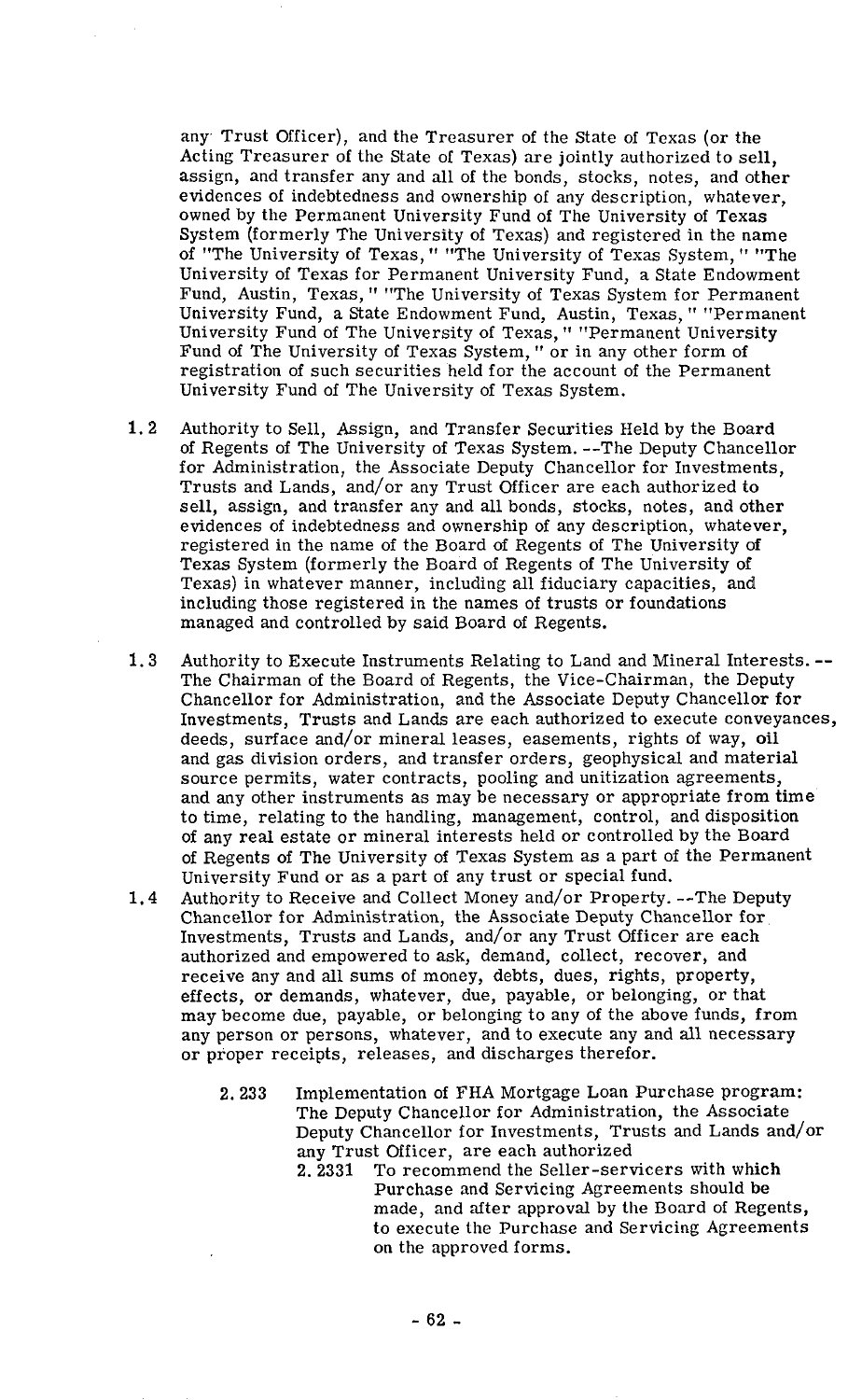- 2.2332 To perform such acts and execute such documents as may be necessary from time to time in carrying out the provisions of any such Purchase and Servicing Agreement, including authority to accept or reject loans tendered under such agreements, to execute releases of the liens securing any loan or loans when paid in full, and to execute assignments of any notes and liens when appropriate to do so.
- 2.2333 To take any and all steps as may be considered necessary or advisable to protect the interest of the Permanent University Fund in event of default occurring with respect to any FHA Insured First Mortgage note held by such Fund. Not by way of limitation, but by way of illustration only, such authority shall include power to acquire title on behalf of the Board of Regents to the property securing any such note, by Trustees sale, foreclosure, or otherwise; to execute on behalf of the Board of Regents the necessary deed conveying the properties so acquired to the Federal Housing Administration; to handle any properties so acquired pending conveyance to the Federal Housing Administration; and to incur and pay such reasonable expenses as may be necessary in the acquisition and care of any such properties.
- *As* a general rule, stock rights received are to be exercised. In each instance, exercise or sale of the rights is to be made at the discretion of the Deputy Chancellor for Administration or the Associate Deputy Chancellor for Investments, Trusts and Lands.
- As a general rule, fractional shares received from stock dividends, etc., are to be sold. In each instance, the decision to round out fractional shares or to sell will be made by the Deputy Chancellor for Administration or the Associate Deputy Chancellor for Investments, Trusts and Lands.
- 2.6 Imolementation of Policies.
	- 2.61 Approved List. A list of companies whose stocks are considered suitable for purchase or retention shall, after consultation with the Staff Investment Committee, the Investment Counsel, and the Investment Advisory Committee, be submitted by the Deputy Chancellor for Administration, or the Associate Deputy Chancellor for Investments, Trusts and Lands for approval by the Board of Regents through the Regents' Land and Investment Committee. In similar manner, recommendations regarding additions to and deletions from such list shall be submitted for the Regents' approval.
	- 2.62 Authority regarding purchase and sale of securities. Within the limitations of these Rules and Regulations, the Deputy Chancellor for Administration or the Associate Deputy Chancellor for Investments, Trusts and Lands is authorized to buy, sell or exchange, from time to time, securities issued by the companies within the approved list, provided that sales in any one calendar month of stocks owned shall not exceed  $2\frac{1}{2}\%$  of the book value of the Permanent University Fund. With the approval of the Chairman of the Land and Investment Committee, or the Chairman of the Board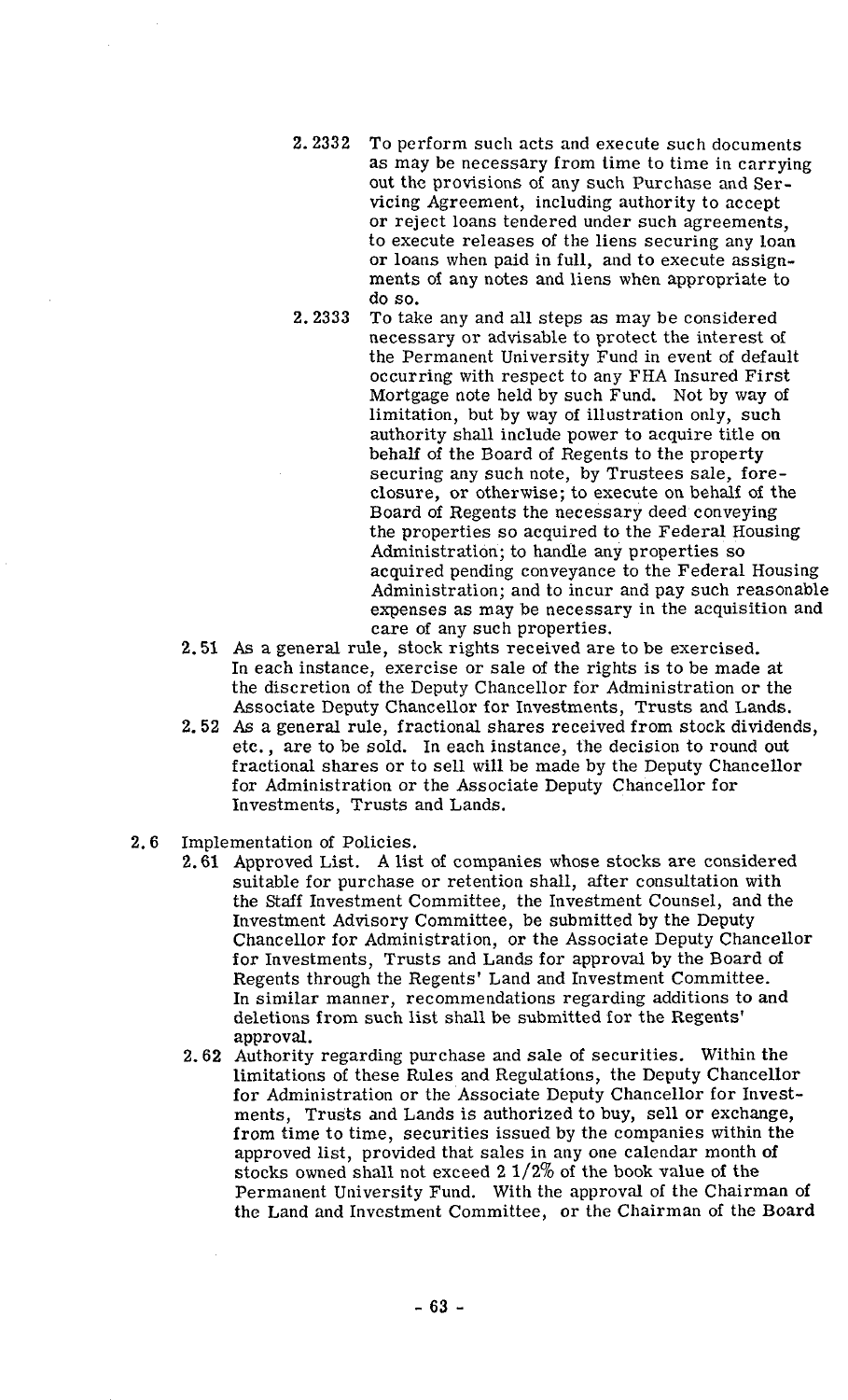of Regents, the Deputy Chancellor for Administration or the Associate Deputy Chancellor for Investments, Trusts and Lands may sell stocks in excess of 2 1/2%, but not in excess of 5%, of the value of the Permanent University Fund. Sales of stocks in any one month in excess of 5% of the value of the Permanent University Fund require prior approval of the Board of Regents.

- 2.63 Exchange of Bonds. The Deputy Chancellor for Administration or the Associate Deputy Chancellor for Investments, Trusts and Lands is authorized to exchange bonds owned from time to time. on a par for par basis (with such cash adjustments as may be required) for other eligible bonds or obligations. In any such exchange the cost of the bonds exchanged out (plus or minus the cash adjustment involved) shall be carried forward as the cost of the bonds or obligations acquired, even though the sale and purchase may be effected through different brokers.
- 2.64 Advice of Investment Advisory Committee. --The Deputy Chancellor for Administration or the Associate Deputy Chancellor for Investments, Trusts and Lands shall seek the advice and counsel of the Investment Advisory Committee at its regular quarterly meetings on all of the major matters involving the Permanent University Fund.
- 2.65 Reports of purchases, sales, and exchanges of Investments. -- All purchases, sales, and exchanges of Investments shall be reported for ratification by the Board of Regents through the Regents' Land and Investment Committee at each meeting of the Board.
- 5.1 Membership. --The Staff Investment Committee shall consist of the Deputy Chancellor for Administration, the Associate Deputy Chancellor for Investments, Trusts and Lands, the Investment Officer, and such other members as may be designated from time to time by the Deputy Chancellor for Administration or the Associate Deputy Chancellor for Investments, Trusts and Lands.
- 5.2 Duties. --The Staff Investment Committee shall cooperate and advise with the Deputy Chancellor for Administration or the Associate Deputy Chancellor for Investments, Trusts and Lands on matters relating to the management of investments for which he is responsible.
- Sec. 6 Investment Advisory Committee. --To assist and advise with Deputy Chancellor for Administration or the Associate Deputy Chancellor for Investments, Trusts and Lands on matters relating to the management of investments for which he is responsible, the Investment Advisory Committee, heretofore established, shall be continued. The following rules shall apply to such Committee:
	- 6.1 Membership. --The four members of the Committee shall be selected because of their particular qualifications and experience in the field of investments, with primary emphasis being placed on their experience in bond and corporate stock investments.
	- 6.2 Selection Procedure. --Appointments to such Committee shall be made by the Board of Regents after recommendation by the Deputy Chancellor for Administration or the Associate Deputy Chancellor for Investments, Trusts and Lands.
	- 6.3 Term of Office and Compensation. --Each member shall serve a four year term on a rotating basis, with the term of one member expiring each August 31, and shall be compensated at the rate of \$100 per meeting attended.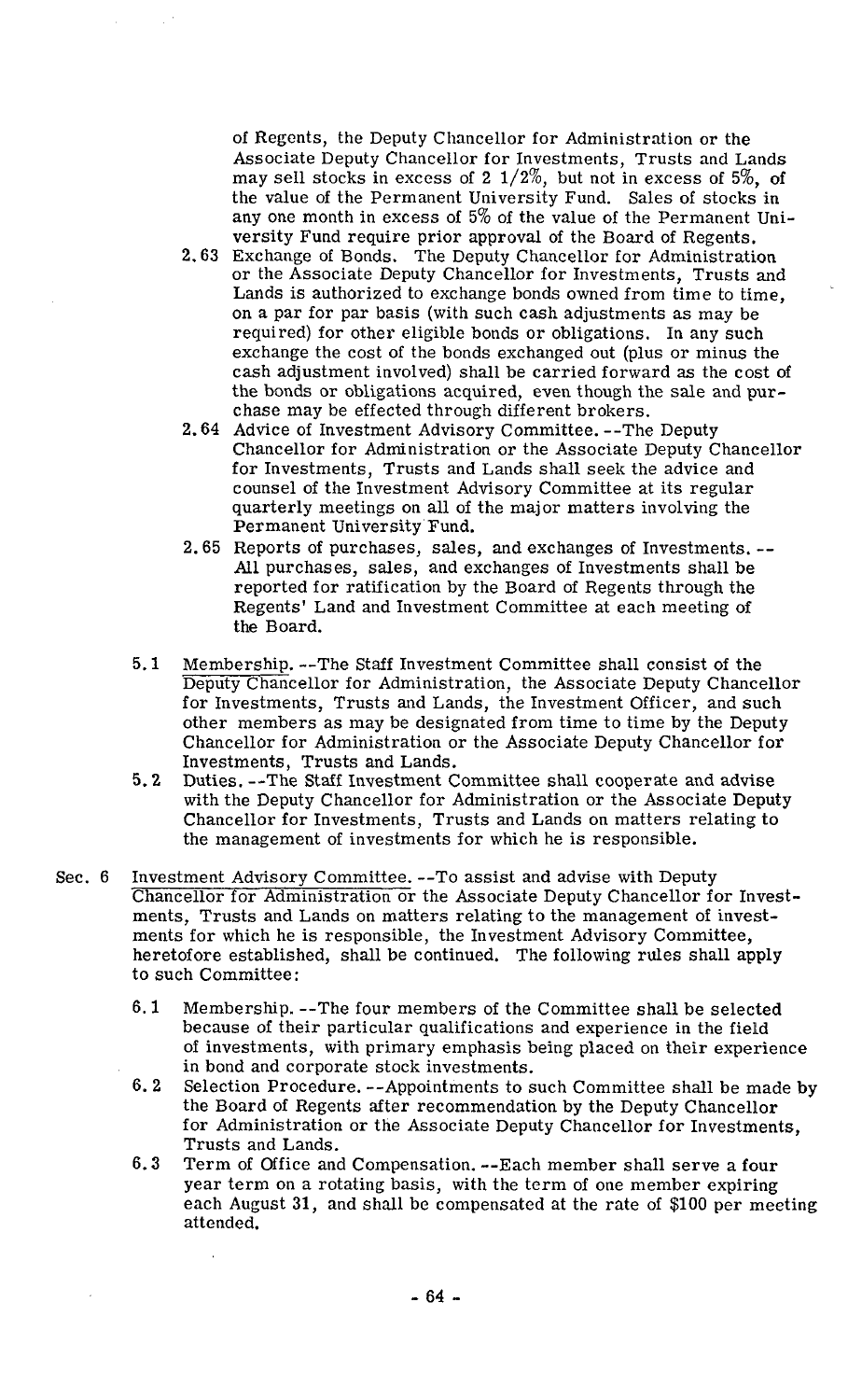- **6.4** Meetings. --Meetings shall be held quarterly and at such other dates as may be considered advisable by the Deputy Chancellor for Administration or the Associate Deputy Chancellor for Investments, Trusts and Lands.
- Sec. **7** Brokerage Firms.
	- **7.1** Approved List. --Normally, purchase and sale transactions shall be effected through firms approved by the Board of Regents after recommendation by the Deputy Chancellor for Administration or the Associate Deputy Chancellor for Investments, Trusts and Lands. Where the best interests of The University of Texas System seem to require it, such transactions may be effected through such other broker or brokers as the Deputy Chancellor for Administration or the Associate Deputy Chancellor for Investments, Trusts and Lands may approve.
	- **7.** 2 Unlisted Securities. --Purchases and sales will generally be effected through brokers on the approved list. Where the best interests of The University of Texas System seem to require it, such transactions may be effected through such broker or brokers as the Deputy Chancellor for Administration or the Associate Deputy Chancellor for Investments, Trusts and Lands may select.
	- **7.3** Block Transactions. --Block purchases and sales will generally be effected through brokers on the approved list. Where the best interests of The University of Texas System seem to require it, such transactions may be effected through such broker or brokers as the Deputy Chancellor for Administration or the Associate Deputy Chancellor for Investments, Trusts and Lands may select.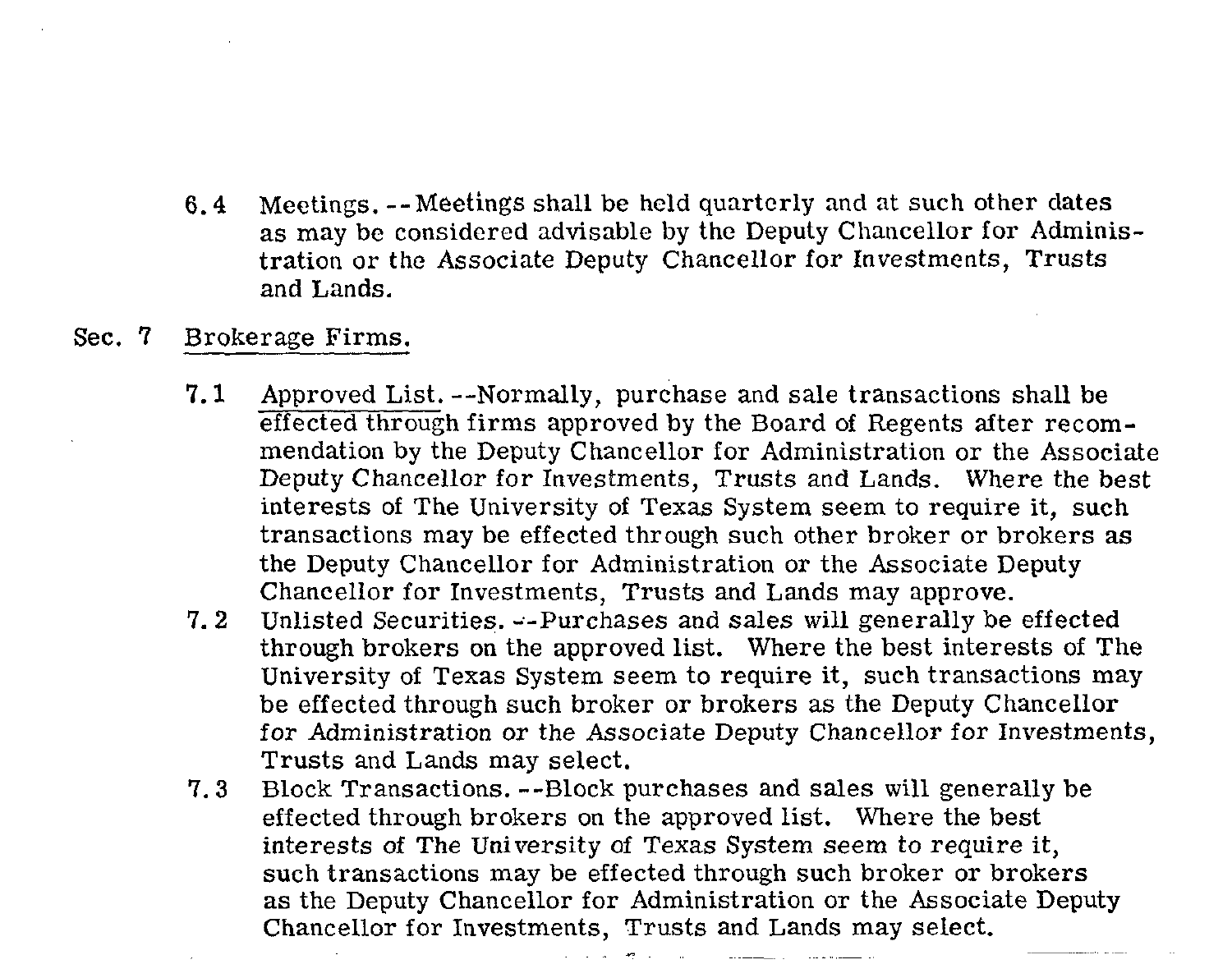## AWi **8 4 1973** '

REGENTS' RULES AND REGULATIONS, PART TWO: AMENDMENTS TO CHAPTER VI (RELATING TO FRINGE BENEFITS). --Chapter VI of Part Two of the Regents' Rules and Regulations was amended as follows to be effective immediately:

- (1) Chapter VI of the Regents' Rules and Regulations, Part Two, was amended by deleting Subsections 1.2, 1.7, 4.2 and 5.1, and substituting in lieu thereof the following subsections and subdivisions:
	- $1.2$ Effective September 1, 1972, any employee of The University of Texas System employed at least one-half time, whether paid on a monthly or hourly basis, and provided his employment will continue for a period of four and one-half  $(4\ 1/2)$  consecutive months, is eligible for and required by law to participate in the Teacher Retirement System, which became effective for teacher members September 1, 1937, and for auxiliary members September 1, 1949, except:
		- persons eligible at those times who executed waivers within the period allowed by law and have not revoked such waiver if later permitted;
		- 1.22 members of the Employees Retirement System, about which information is given later; and
		- 1.23 participants under the Optional Retirement Program, about which information is given later.
	- 1.7 Eligibility for retirement benefits is as follows:<br>1.71 With ten years creditable service upon
		- With ten years creditable service upon reaching age 65, member is entitled to retire with full benefits based on service rendered and salary earned. A teacher member is entitled to minimum benefits of \$75 per month. An auxiliary employee is entitled to minimum benefits of \$60 per month.
		- 1.72 With fifteen years creditable service upon reaching age 55, member is entitled to retire at reduced actuarial equivalent of benefit payable at age 65.
		- 1.73 With twenty years creditable service upon reaching age 60, member is entitled to retire with full benefits based on service rendered and salary earned. A teacher member is entitled to minimum benefits of \$130 per month. An auxiliary employee is entitled to minimum benefits of \$95 per month.
		- 1.74 With twenty years creditable service upon reaching age 55 or with thirty years creditable service at any age, member is entitled to retire at reduced actuarial equivalent of benefit payable at age 60.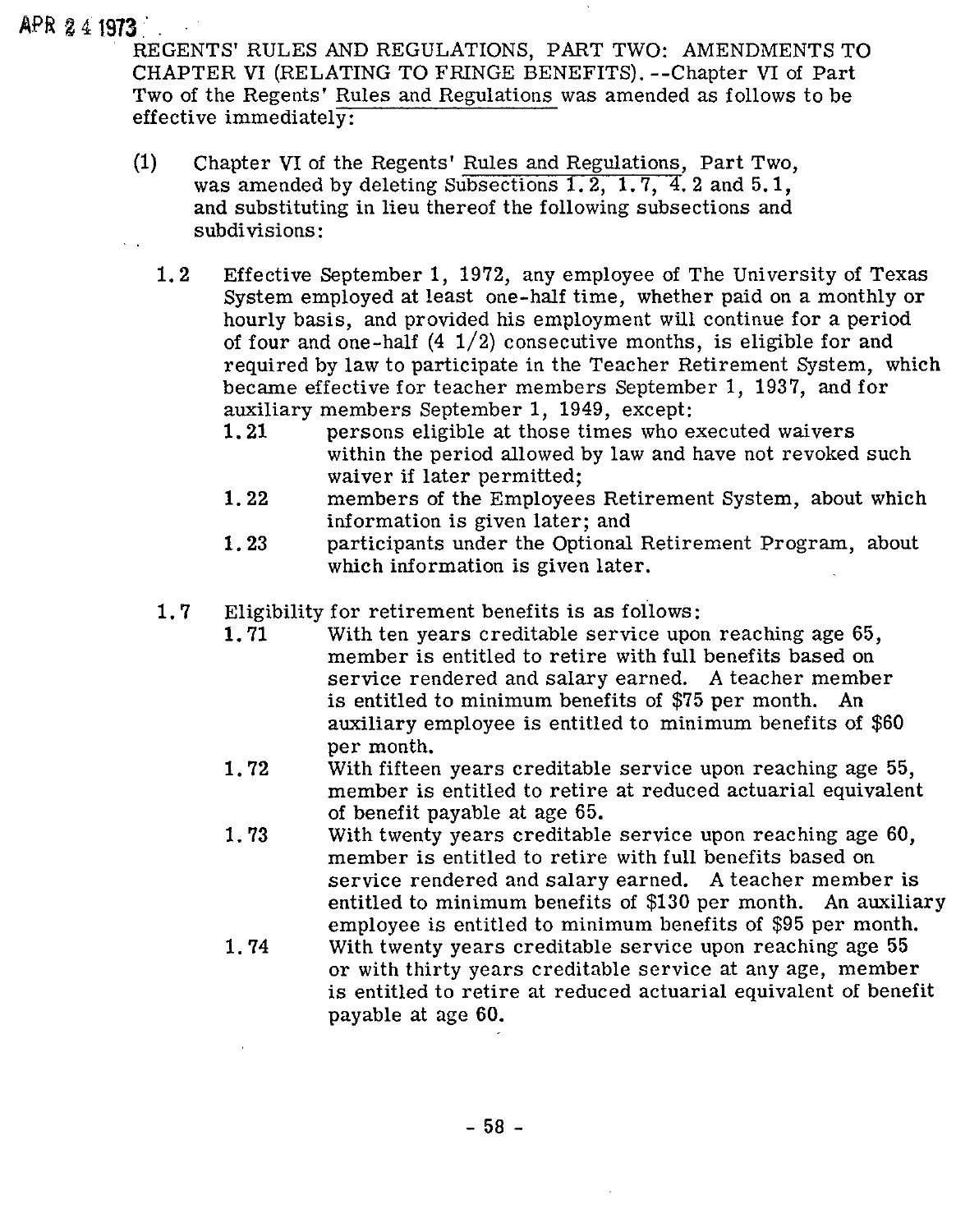4.2 Any employee employed at least one-half time is eligible for coverage, provided his employment will continue for a period of four and one-half  $(4 \t1/2)$  consecutive months. An insured employee's spouse and unmarried children between the ages of 19 and 25 may also be covered.

## Sec. 5 Group Term Life Insurance

- 5.1 The University of Texas System carries a master group term life insurance policy, applicable to all component institutions, with the Aetna Life Insurance Company for a "One Year Term Plan. " Premiums are payable monthly in advance, by payroll deduction, increase for each person with each year of age, and are payable entirely by the individual. The program is optional and is available to any employee employed at least one-half time, provided his employment will continue for a period of four and one-half  $(4\ 1/2)$  consecutive months; new employees are notified of their eligibility by the personnel office at the time of employment.
- (2) Chapter VI of the Regents' Rules and Regulations, Part Two, was amended by adding a new section and subsections to be numbered Section 6 and Subsections 6.1 through 6.12 as set out below and by renumbering the present Sections 6 and 7 as Sections 7 and 8 and appropriately numbering their subsections:

## Sec. 6 Supplemental Cash Value Paid-Up at Age 65 Life Insurance Plan

- 6.1 Supplemental Group Cash Value Paid-Up at Age 65 Life Insurance was made available to employees of The University of Texas System by a rider to the group term life insurance master policy with the Aetna Life Insurance Company. Premiums remain level and are based on the age of the insured at the time he enrolls or, if he increases coverage, his age at the time he changes the amount of insurance. The program is optional and is available to any employee insured under the maximum (two times annual earnings) group term life insurance who has not attained age 65. In order to be eligible for group term life insurance, an individual must be employed at least one-half time, to continue for a period of four and one-half  $(4\ 1/2)$ consecutive months. New employees are notified of their eligibility at the time of employment. The plan became effective initially April 1, 1972.
- 6.2 The amount of insurance available is based on a schedule of annual earnings and is in units of \$5,000, \$10,000, or \$15,000. Annual earnings for academic personnel shall be the nine month or twelve month rate, as applicable. Annual earnings for nonacademic personnel shall be the twelve month rate. For personnel paid on an hourly basis, the annual earnings shall be the hourly rate times 2,080 hours. When an employee becomes eligible for a greater amount of insurance, a new request form must be completed, and coverage will become effective on the annual renewal date, April lst, of this plan.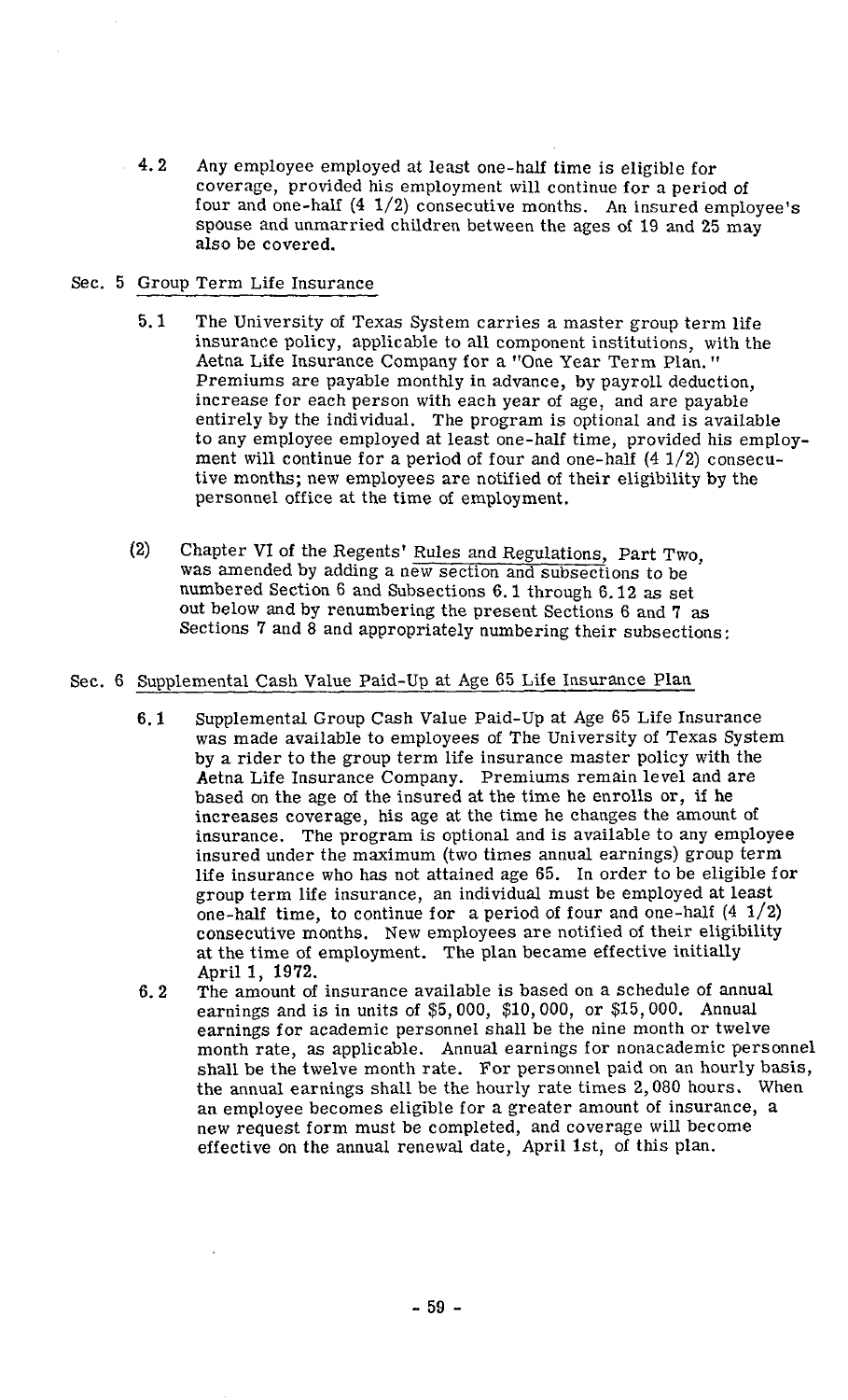- $6.3$ No medical examination is required if application is made for insurance within sixty (60) days from date of employment. After sixty (60) days the insurance company will require that the employee furnish evidence of insurability at his own expense before he can obtain the insurance.
- $6.4$ If an employee elects a lesser amount of insurance than annual earnings permit, or does not take an insurance increase that he is eligible for, he will be unable to elect an additional amount of insurance, regardless of the circumstances, without evidence of insurability. No medical examination is required if evidence of insurability is accepted by the company after review, but if it is not accepted, the applicant must have a medical examination at his own expense.
- $6.5$ Beneficiaries are designated by the insured on the application forms and may be changed during the life of the policy upon application to the business or personnel offices. Each insured receives a certificate issued by the company and transmitted through the business office or personnel office.
- $6.6$ The Plan provides employees with the option, upon retirement at age 65, to elect either the cash value of the policy or life insurance protection after age 65 that is paid-up, and requires no further premium payments. If an employee leaves The University of Texas System prior to retirement, he has the option of electing the cash value of the policy or taking his paid-up insurance with him.
- $6.7$ **A** waiver of premium is provided for an insured who becomes totally and permanently disabled before age sixty (60). Provided disability has lasted nine months and proofs of disability are accepted, contributions will cease and no further contributions will be required as long as the employee remains disabled.
- $6.8$ Benefits at death are payable to the beneficiary in lump sums or in regular installments. Upon notification of death of an insured, the personnel officer assists in the preparation of the required records to be sent to the insurance company.
- $6.9$ Participation in this plan terminates when the employee terminates unless the insured retires under bona-fide retirement provisions of the Teacher Retirement System, the Employee's Retirement System, or the Optional Retirement Program. A person may continue to keep the coverage, however, during a period of temporary lay-off or official leave of absence by paying a sufficient amount in advance through the business office of the appropriate component institution to cover contributions that will become due during the period of leave.
- $6.10$ The life insurance under this plan will cease at the end of the last policy month for which a contribution was made, except, that if death should occur within 31 days thereafter, the death benefits will be payable. Within this 31-day period, by making application and paying the first premium to the Aetna Life Insurance Company, one may convert a part of his cash value insurance to an individual life insurance policy or any regular whole life or endowment plan. The part that is convertible is the difference between the amount of insurance in force and the amount of paid-up insurance available in accordance with the non-forfeiture provision of the plan. The premiums will be based on the age of the insured at the time of conversion.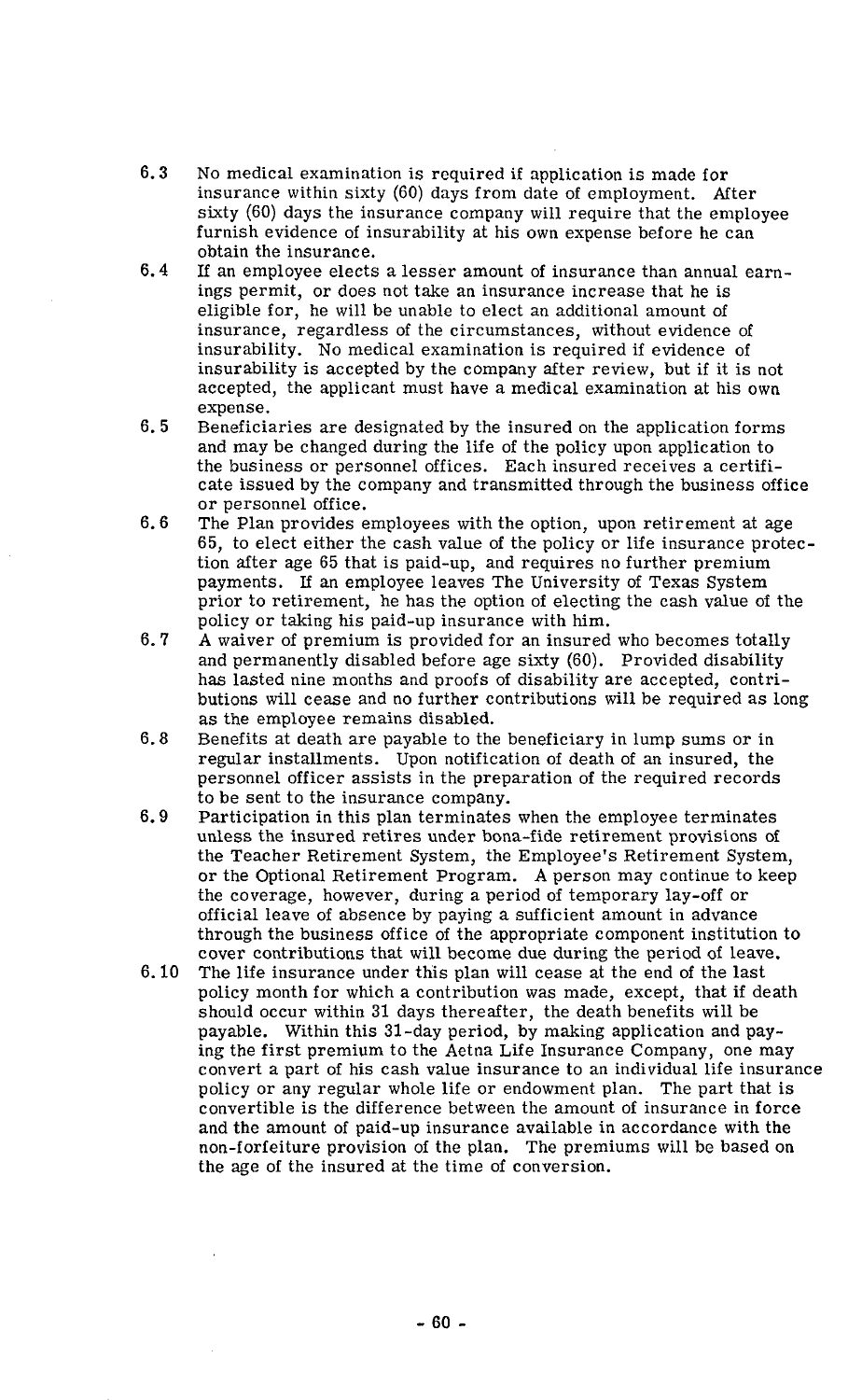- 6.11 When an employee terminates and he does not wish to convert to another insurance plan, he may elect to withdraw the cash value or keep the amount of paid-up insurance he is entitled to without making another premium payment. Cash value is available only upon termination of employment.
- 6.12 The insured employee may not borrow against the cash value of his policy.
- **(3)** Chapter VI of the Regents' Rules and Regulations, Part Two, was amended by deleting Subsection 6.1 (renumbered as 7.1) and Subsection 7.1 (renumbered as 8.1) by substituting in lieu thereof the following and by moving the present Section 8 to follow the subsections of Section 10 and renumbering it Section 11:
	- **7.1** The University of Texas System carries a master group long term disability income insurance policy, covering all institutions, with the Aetna Life Insurance Company. Premiums are payable monthly in advance, by payroll deduction, and the rate applies to the monthly rate of basic earnings of each covered employee regardless of age. The program is optional and is available to any employee employed at least one-half time, provided his employment will continue for a period of four and one-half  $(4\ 1/2)$  consecutive months. New employees are notified of their eligibility by the personnel office at the time of employment. The plan became effective initially on October 1, 1965.
	- 8.1 Group Accident Insurance was made available to employees of The University of Texas System by a rider to the Long Term Disability Insurance Master Policy with the Aetna Life Insurance Company. The Group Accident Plan became effective February 1, 1968, and is available to any employee under age 70 employed at least one-half time, provided his employment will continue for a period of four and one-half  $(4 \frac{1}{2})$  months. Eligible employees can join the plan either during the first 60 days of their employment or during an annual enrollment period in December of each year for coverage effective February **1..**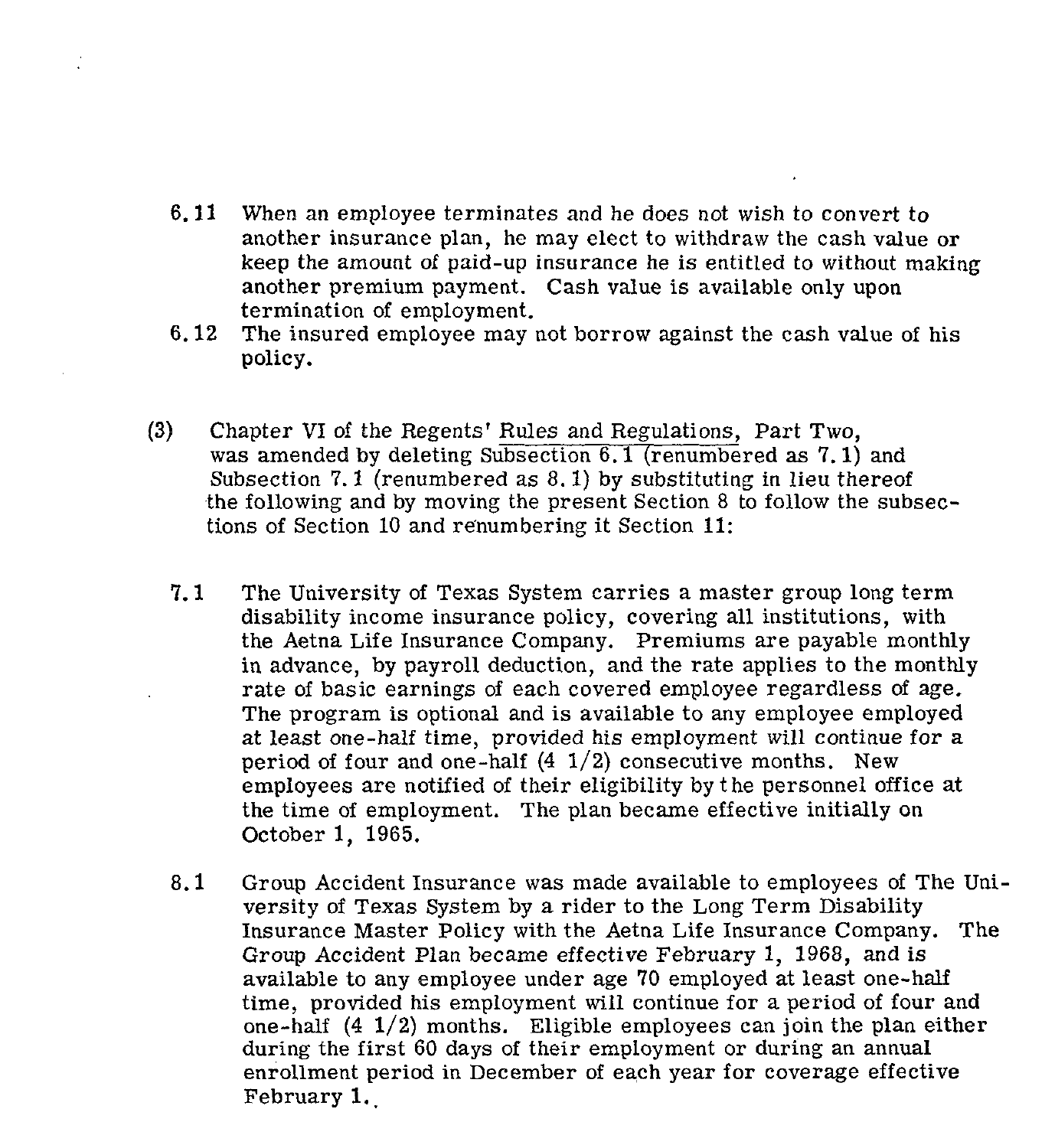**JAN. 2** 6 1973 CHAPTER I1 AND CHAPTER 111. --Chapters I1 and I11 of Part Two of the REGENTS' RULES AND REGULATIONS, PART TWO: AMENDMENTS TO Regents' Rules and Regulations were amended as follows to be effective immediately:

- **1.** Amend Chapter **11** of Part Two of the Regents' Rules and Regulations by deleting Section 7 .
- $\begin{array}{c} & 1 \\ 2 & 1 \end{array}$ 2. Amend Section 8 of Chapter III of Part Two of the Regents' Rules and Regulations by deleting that section and its Subsections 8.1 and 8.2 and substituting in lieu thereof the following and adding a new Subsection 8.3:

Sec. 8 Vouchers Payable from State Funds (All funds on deposit in State Treasurv)

In accordance with the statutes, all payment from funds in the State Treasury shall be on voucher forms as prescribed by the State Comptroller. Current requirements for certifications or affidavits as to correctness of such vouchers follow:

- 8.1 Vendor or payee certification will be accepted but is not required except as indicated in Subsection 8.2. Otherwise, voucher certification by an authorized officer of the institution is acceptable, provided the voucher is supported by vendor invoices. This certification requirement is applicable to purchases through the State Board of Control.
- 8.2 Payments for professional fees and services, telephone bills, travel expense accounts, and other items not needing State Board of Control approval, require voucher certification by **the**  vendor or payee.
- 8.3 Vendor affidavits are required by law on vouchers covering payment to newspapers or other periodicals for advertising or published notices.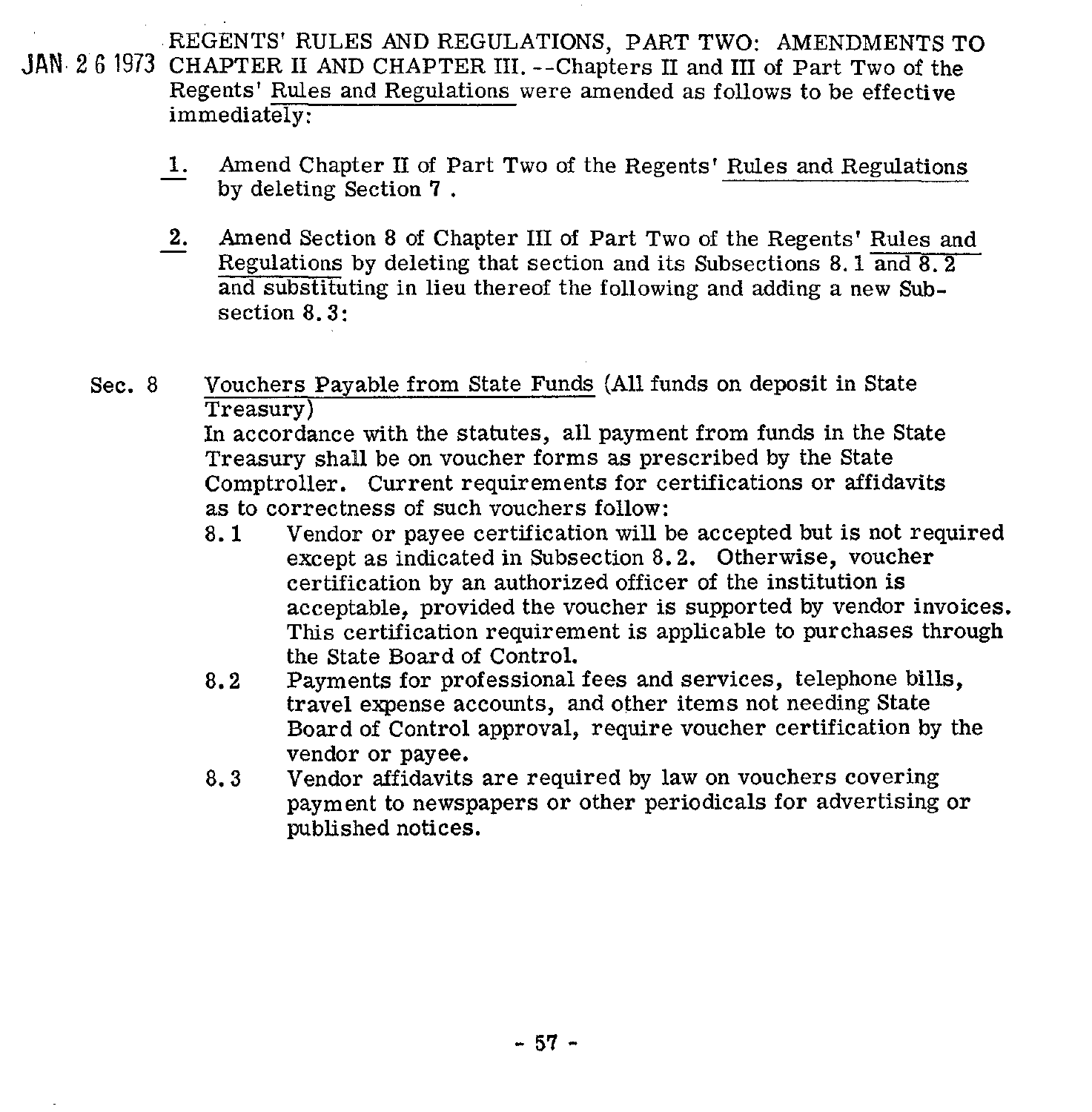- $3<sub>1</sub>$ Amend Section 11 of Chapter III of Part Two of the Regents' Rules and Regulations by deleting that section and substituting in lieu thereof the following:
- Sec. 11 Institutional Membership Dues. --Funds of The University of Texas System may be used to pay membership fees only in educational, scientific, or other associations, in which the System, or a component institution thereof, is an institutional member, with memberships approved by the chief administrative officers. Such other approvals as may be required by law shall also be secured.
	- $4.$ Amend Section 13 of Chapter III of Part Two of the Regents' Rules and Regulations by deleting Subdivision 13.432 of Subsection 13.43, Subdivisions 13.471, 13.4712, 13.4724 and 13.473 of Subsection 13.47, Subsection 13.48 and Subdivision 13.4(10)2 of Subsection 13.4(10) and substituting in lieu thereof the following:
		- 13.432 Out-of-State--Actual cost of meals, lodging, and airport parking fees, not to exceed \$35.00 per day. Receipts are required for the lodging to be reimbursed.
		- 13.471 Rented or Public Conveyance Including Taxis. --An employee traveling by rented or public conveyance, or the commercial transportation company furnishing same, is entitled to a transportation allowance equal to the actual cost of necessary transportation for performing official business.

The allowance for air transportation shall be the lowest available airline fare. Payment of said transportation allowance may be made by either of the following methods, upon selection by the Chancellor or the head of the component institution, in advance of authorized official travel.

13.4712 The Chancellor or chief administrative officers or their delegates may request commercial transportation companies to furnish required transportation for official business to designated employees of System Administration or such institutions upon the presentation to cooperating transportation companies of transportation requests approved by the Chancellor or the head of the institution requesting such transportation. The transportation request shall specify the class of transportation authorized, which shall be for the lowest fare available. The monthly billings for such transportation services from the transportation company will be vouchered on a regular purchase voucher, showing in detail why each trip listed was necessary in the operation and maintenance of the institution.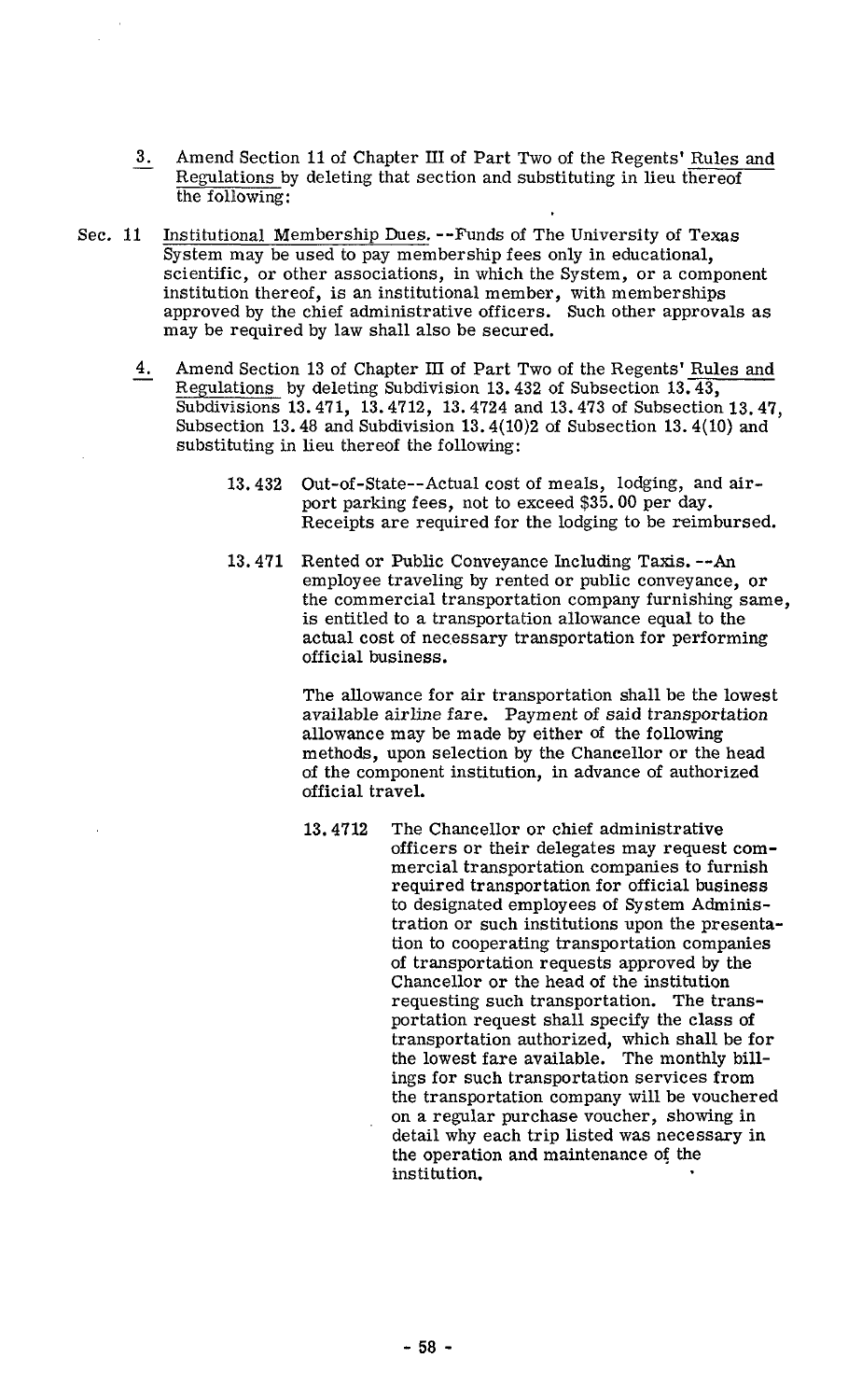- 13.4724 Reimbursement for out-of -state transportation for the use of personally owned automobiles together with per diem shall never exceed the cost of the lowest available commercial airline fare from the nearest airport and the per diem (or other allowance established in lieu thereof) required had the employee traveled by such conveyance. The determination of the allowances due owners of personally owned automobiles in compliance with this paragraph shall be as follows: (1) Per diem shall be determined by use of an airline schedule which would have sufficed for the performance of the official business. (2) Expenses of transportation to airfields from points where airports are not available shall be allowed in addition to the cost of the lowest available commercial airline fare. (3) When additional passengers are conveyed on out-of-state trips in personally owned automobiles they shall receive as their expenses per diem based on automobile travel time. (4) Persons traveling to points not served by airlines shall receive mileage and per diem based on actual miles traveled and other expenses as authorized elsewhere in these regulations.
- 13.473 Private Airplane. --The current Appropriation Bill provides that the rate of reimbursement to executive heads for travel in their personally owned airplanes within and outside the boundaries of Texas and between points of necessary official business shall be sixteen cents **(16q)**  per highway mile. The rate for reimbursement for other state employees for such travel in their personally owned airplanes shall be ten cents  $(10 \zeta)$  per highway mile.
- 13.48 Reimbursement for Dues or Registration Fees. --Reimbursement will not be allowed for dues, registration fees, or similar expenses incurred in joining or attending any type of organizations or associations unless the memebership is in the name of the State of Texas and/or The University of Texas System or a component institution thereof, Receipts for such dues or registration fees shall be obtained and attached to the expense account. If reimbursement is claimed, vouchers shall include a statement that the membership is in the name of The University of Texas System or the appropriate component institution thereof.
	- 13.4(10)2 Gifts, Grants, and Designated Funds. --Reimbursement of travel expenses paid from Gifts, Grants, and Designated Funds will be as follows:
		- (a) For grants from or derived from Federal or state agencies, travel allowances shall be paid as specified in the foregoing general travel regulations, Subsections 13.43 through 13.49.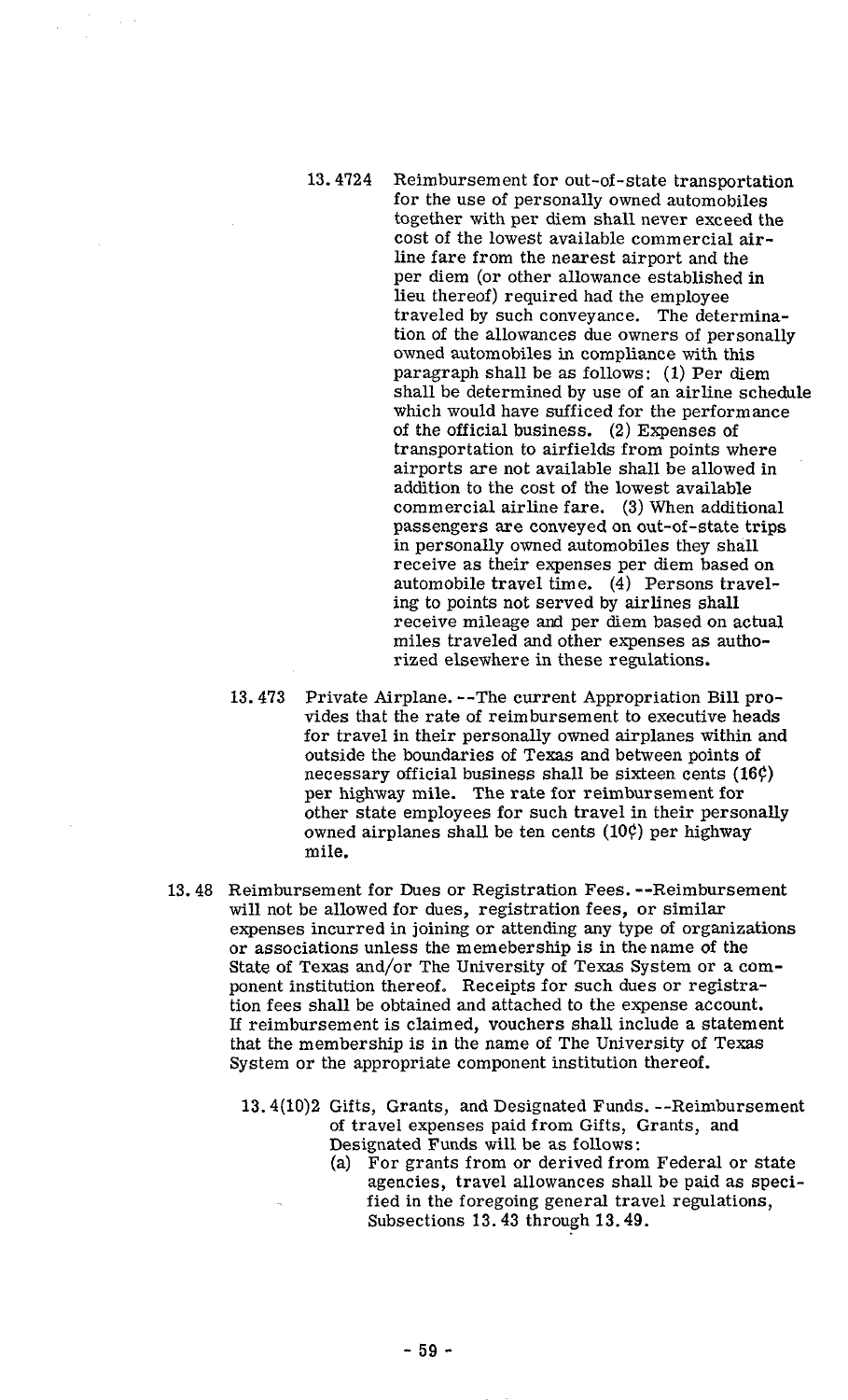(b) For other gifts, grants, trust or designated funds, travel allowances may be for actual expenses for meals, lodging and airport parking, not to exceed \$35.00 per day. The transportation allowance will be as specified in Subsection 13.47 of the foregoing general travel regulations.

The provisions of both (a) and (b) above are subject to the terms, provisions and conditions of the particular gifts, grants, or funds involved. Further exceptions to these provisions may be in accordance with specific authorization by the Board of Regents with certain designated funds. Likewise, when anticipated living costs are unusually low for those engaged in travel, the person authorizing the travel may reduce the allowance for all or any part of the travel, provided that the employee shall be notified of such reduced allowance before being allowed to incur any expense. When not otherwise prohibited by the terms of the gift or grant, employees may also be reimbursed for required registration fees or similar expenses incurred in attending meetings of organizations or associations. Receipts for lodging, registration fees, or similar expenses shall be obtained and attached to the expense voucher. Project Directors, Principal Investigators, Departmental Chairmen, or other authorized personnel under a gift or grant who travel in their personnally owned airplanes on necessary official business may be reimbursed at the rate of ten  $(10\zeta)$  per highway mile for in-state travel. The same rate shall apply to out-of-state travel, subject to the limitation that the mileage reimbursement shall not exceed the amount equal to the number of persons flying by private plane times the lowest available airline fare.